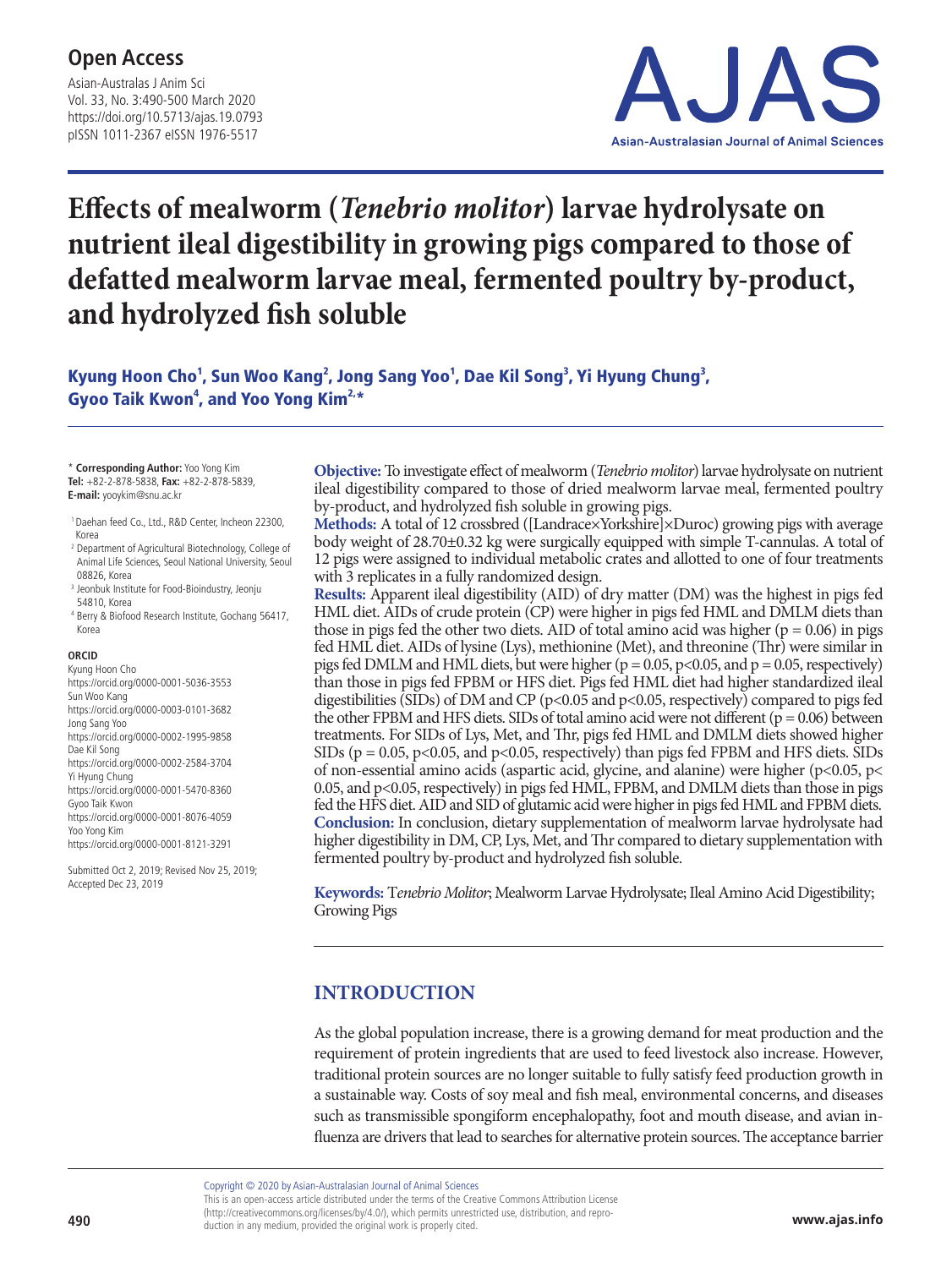may be lower for insects as food and feed. This is also reflected in the large number of trials on insects as sustainable proteinrich sources for aquaculture and livestock all over the world [1,2], including trials on the common housefly (*Musca domestica*), the black soldier fly (*Hermetia illucens*), the yellow mealworm (*Tenebrio molitor*), locusts (*Locusta migratoria*, *Schistocerca gregaria*, Oxya spec., *etc.*), and silkworms (*Bombyx mori*). Insects emit considerably less greenhouse gas than most livestock, requiring smaller spaces and having high fecundity with fast-growth. In addition, insects are rich in proteins, energy, fats, minerals, and vitamins [3,4]. In general, proteins contents in insects are 40% to 65%, similar to protein contents of fish meal, poultry meal, and meat meal [1,3]. However, insect proteins have higher utilization rates than proteins of these animal by-products [1]. Thus, insects are attracting attention as a substitute for fish meal, poultry meal, meat meal, and soybean meal [1,3,5].

Among many insects, mealworm (*Tenebrio molitor*) larvae have attracted great attention. Dried mealworm larvae contain high amounts of crude protein (CP, 46% to 52%) and fat (25% to 35%) which contains abundant essential fatty acids with superior oxidative stability [1,6]. Studies on the feed value of mealworm larvae for swine production have been done [1,7,8]. Results have indicated that dried mealworm larvae powder is a potentially promising protein source.

Feed ingredient processing includes heat treatment, fermentation, and enzymatic hydrolysis. These processes are used to increase the availability and reduce anti-nutritive factors of protein ingredients. In particular, hydrolysate contains a bioactive peptide having antimicrobial, antioxidant, and opioidlike effect. It has been focused as a strategy to optimize animal production because it contains short peptides and certain amino acids (AAs) (taurine, glycine [Gly], arginine, glutamic acid [Glu], and alanine [Ala]) that can enhance palatability. In addition, its small peptides can be readily absorbed in the small intestine. There have been several studies on nutritional values of fermented or hydrolyzed animal by-products to improve growth performance and nutrient digestibility [9-11]. Fermented fish meal was an effective protein ingredient to improve growth performance [9], and had higher apparent ileal digestibility of total AA than fish meal [11]. The hydrolyzed porcine intestinal mucosa product had similar to or greater degestible energy and metabolizable energy (ME) values than fish meal, and the standardized total track digestibility of phosphorus (P) was greater than fish meal [10]. However, there is no research on the efficacy of mealworm larvae hydrolysate as feedstock. We hypothesize that the enzymatic hydrolysis process could improve digestibility and have positive effects on peptide and AA absorption by decreasing protein molecular weight of mealworm larvae. Therefore, the objective of this study was to investigate nutrient ileal digestibility of mealworm larvae hydrolysate in growing pigs compared to

those of defatted mealworm larvae meal, fermented poultry by-product, and hydrolyzed fish soluble in growing pigs.

### **MATERIALS AND METHODS**

#### **Animal care**

The experimental procedure was approved by the Institutional Animal Care and Use Committee at Seoul National University (SNU-191007-9).

#### **Experimental animal and design**

A total of 12 crossbred ([Landrace×Yorkshire]×Duroc) growing pigs with initial average body weight of 28.70±0.32 kg were surgically equipped with simple T-cannulas after they were deprived of feed for 24 h according to surgical procedures of Stein et al [12]. These pigs had a recovery period of two weeks. A total of 12 pigs were assigned to individual metabolic crates and allotted to one of four treatments (three replicates per treatment) in a fully randomized design. A total of 4 experimental diets were formulated using corn, soybean meal dextrin, palm kernel meal or wheat bran. Dietary treatments included the following: i) DMLM, the experimental diet which contained 10.0% defatted mealworm larvae meal (MPC, MILAE Bioresources Co., Ltd, Seoul, Korea); ii) HML, the experimental diet which contained 10% hydrolysate of mealworm (*Tenebrio molitor*) larvae; iii) FPBM, the experimental diet which contained 10% fermented poultry by-product (Neo-Pep, MOABIO Co., INC, Anyang, Korea); and iv) HFS, the experimental diet which contained 10% hydrolyzed fish soluble (FS Peptide, Sopropeche, Wimille, France). The defatted mealworm larvae meal, fermented poultry by-product, and hydrolyzed fish soluble are commonly available. They are used in the livestock feed industry. Chemical constituents of defatted mealworm larvae meal, hydrolysate of mealworm larvae, fermented poultry by-product and hydrolyzed fish soluble, and experimental diets are shown in Table 1 and 2.

#### **Preparation of hydrolysate**

The 40 kg of defatted mealworm meal (MPC, MILAE Bioresources Co., Ltd, Korea) was mixed in 360 L of water at room temperature. The pH was adjusted to 6.5-7.0 using 1 N NaOH before adding enzymes. No later adjustment of pH was made. Enzymes used were Alcalase 2.4 AU-A/g and Flavourzyme 500 LAPU/g (Novo Nordisk A/S, Bagsvaerd, Denmark). Dosages of Alcalase and Flavourzyme were 20 mL and 20 g, respectively. Hydrolysis proceeded at 50°C for 3 hours with constant stirring at 40 rpm. Following hydrolysis, the hydrolyzed mixture was heated at 85°C for 30 min to inactivate enzymes followed by continuous centrifugation (MBPX810SGV-34CL, Alfa Laval, Lund, Sweden) at 9,000 rpm under 130 L/h flow rate condition. After centrifugation, microbial cells were removed with a vibrating membrane separation process (Pollsep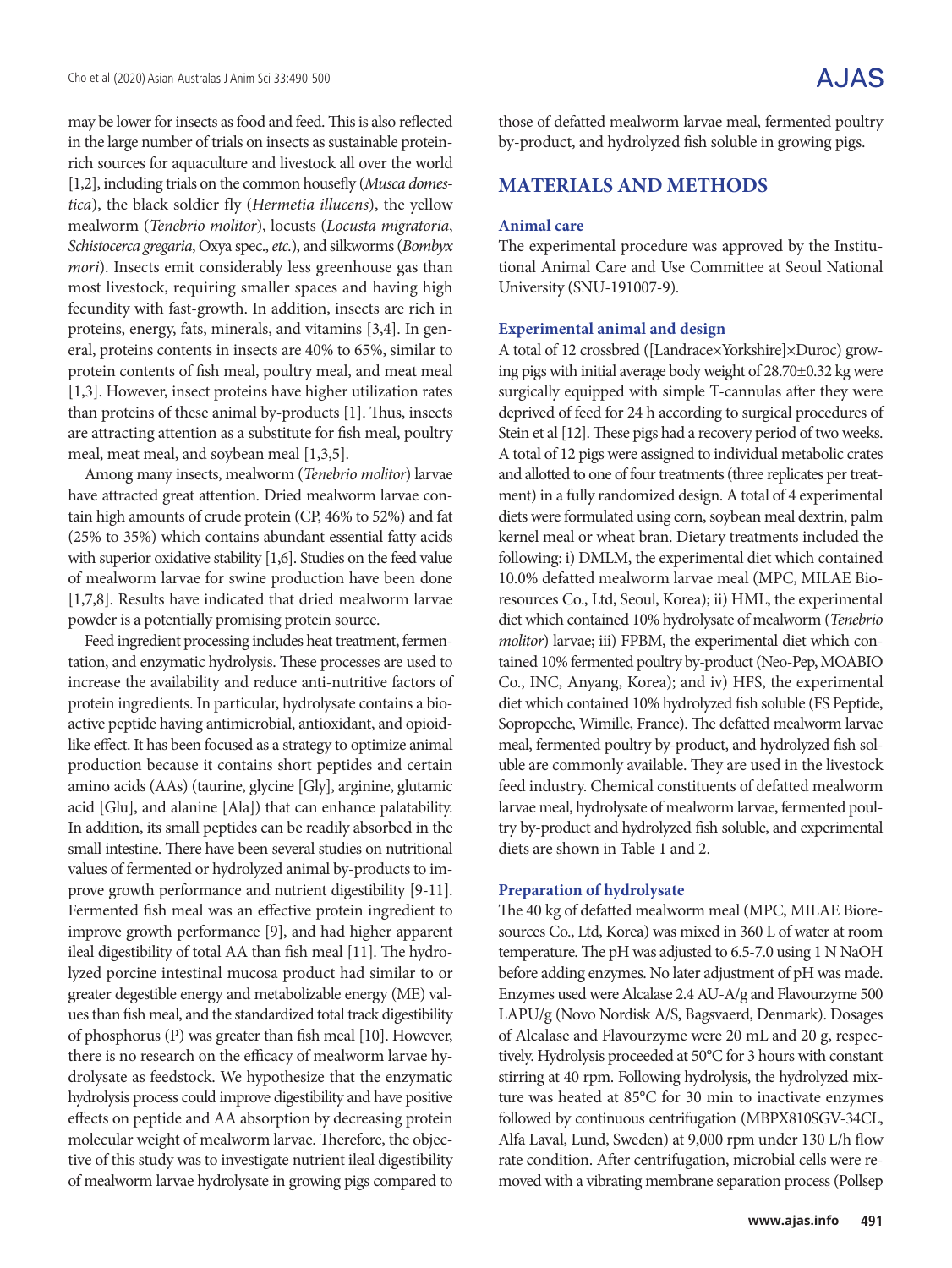Table 1. Composition of defatted mealworm larvae meal, hydrolysate of mealworm larvae, fermented poultry by-product and hydrolyzed fish soluble, as-fed basis

| Chemical composition <sup>1)</sup> | <b>Defatted mealworm</b><br>larvae meal <sup>2)</sup> | Hydrolysate of<br>mealworm larvae <sup>3)</sup> | <b>Fermented poultry</b><br>by-product <sup>4)</sup> | Hydrolyzed fish soluble <sup>5)</sup> |
|------------------------------------|-------------------------------------------------------|-------------------------------------------------|------------------------------------------------------|---------------------------------------|
| Moisture (%)                       | 8.50                                                  | 10.58                                           | 5.83                                                 | 5.38                                  |
| Crude protein (%)                  | 68.00                                                 | 58.88                                           | 71.52                                                | 89.04                                 |
| Crude fat (%)                      | 4.00                                                  | 0.26                                            | 11.22                                                | 7.00                                  |
| Crude ash (%)                      | 8.00                                                  | 14.90                                           | 9.30                                                 | 5.00                                  |
| Ca (%)                             | 0.60                                                  | 0.20                                            | 0.10                                                 | 0.20                                  |
| Total phosporus (%)                | 0.50                                                  | 0.82                                            | 1.00                                                 | 0.75                                  |
| Amino acid <sup>6)</sup>           |                                                       |                                                 |                                                      |                                       |
| Essential                          | 36.76                                                 | 30.05                                           | 31.44                                                | 19.24                                 |
| Methionine                         | 2.07                                                  | 3.02                                            | 1.96                                                 | 1.36                                  |
| Cystine                            | 0.87                                                  | 0.75                                            | 0.67                                                 | 0.15                                  |
| Valine                             | 4.78                                                  | 3.02                                            | 3.89                                                 | 1.80                                  |
| Isoleucine                         | 3.41                                                  | 1.80                                            | 2.96                                                 | 1.47                                  |
| Leucine                            | 7.07                                                  | 3.77                                            | 6.09                                                 | 2.90                                  |
| Phenylalanine                      | 3.74                                                  | 2.07                                            | 3.44                                                 | 1.76                                  |
| Tyrosine                           | 3.41                                                  | 1.15                                            | 2.92                                                 | 0.00                                  |
| Histidine                          | 1.49                                                  | 0.92                                            | 2.89                                                 | 1.52                                  |
| Lysine                             | 5.82                                                  | 10.36                                           | 3.12                                                 | 6.00                                  |
| Threonine                          | 4.10                                                  | 3.19                                            | 3.50                                                 | 2.28                                  |
| Non-essential                      | 45.99                                                 | 33.17                                           | 47.81                                                | 49.04                                 |
| Serine                             | 6.18                                                  | 3.19                                            | 3.80                                                 | 3.89                                  |
| Arginine                           | 6.01                                                  | 3.19                                            | 5.86                                                 | 4.93                                  |
| Glutamic acid                      | 13.46                                                 | 10.39                                           | 13.25                                                | 7.95                                  |
| Aspartic acid                      | 7.66                                                  | 4.82                                            | 7.54                                                 | 5.33                                  |
| Proline                            | 1.66                                                  | 3.26                                            | 4.98                                                 | 6.79                                  |
| Glycine                            | 6.12                                                  | 4.48                                            | 6.61                                                 | 13.98                                 |
| Alanine                            | 4.90                                                  | 3.84                                            | 5.77                                                 | 6.17                                  |

<sup>1)</sup> Lab. of Daehanfeed Co. LTD.

<sup>2)</sup> Defatted mealworm (*Tenebrio molitor*) larvae meal: MPC, MILAE Bioresources Co., Ltd, Seoul, Korea.  $\frac{3}{3}$  Hydrolysate of mealworm (*Tenebrio molitor*) larvae.

<sup>4)</sup> Fermented poultry by-product: Neo-Pep, MOABIO Co., INC, Anyang, Korea.

<sup>5)</sup> Hydrolyzed fish soluble: FS Peptide, Sopropeche, Wimille, France.

 $6)$  g/16 g nitrogen.

VMF 400, Poll, Port Washington, NY, USA). Following vibrating filtration, ultrafiltration was performed to obtain a hydrolysate having a molecular weight of 100 kDa or less (ultrafiltration: MU-50000, Sartorius, Goettingen, Germany; filter model: Sartocon Cassette Hydrosart 100 kDa 0.6 m<sup>2</sup>, Sartorius, Germany). To facilitate handling, the hydrolysate was mixed with malto-dextrin in a ratio of 1:1 and then dried in a freezing dryer.

#### **Solubility and** *in-vitro* **digestibility**

Nitrogen solubilities of hydrolysate of defatted mealworm larvae, defatted mealworm larvae meal, fermented poultry by-product, and hydrolyzed fish soluble were determined according to the method of Chobert et al [13]. Each 4 g of the sample mixed at 1:1 with dextrin was dispersed in 100 mL of distilled water followed by mixing with a Vortex for 10 min. The pH was adjusted to 3 with 2 N HCl. The mixtures were centrifuged at a maximum speed of 3,400 rpm (relative centrifugal force =  $2,589$  g) for 10 min at room temperature (HA-300,

Hanil Industry Co, Deajeon, Korea). *In-vitro* CP digestibility was determined according to the method of Cho and Kim [14]. Nitrogen content of the supernatant was determined by using the Kjeldahl procedure with a Kjeltec (Kjeltec TM2200, Foss Tecator, Höganäs, Sweden) and CP content was then calculated (nitrogen×6.25; procedure 981.10; AOAC).

#### **Experimental diet and feeding**

The experimental diets were formulated to contain defatted mealworm larvae meal, hydrolysate of mealworm, fermented poultry by-product, or hydrolyzed fish soluble at level of 10.0%. Chromic oxide was mixed to the diet at 0.5% as an indigestible marker to calculate digestibility. The calculated ME, CP, methionine (Met), lysine (Lys), calcium, and P requirement of experimental diets were adjusted according to requirements of NRC [15,16] and kept same level among the test diets. Raw materials, chemical composition, AAs, and essential fatty acids compositions of experimental diets are shown in Table 2. Raw materials and chemical composition of nitrogen-free diets are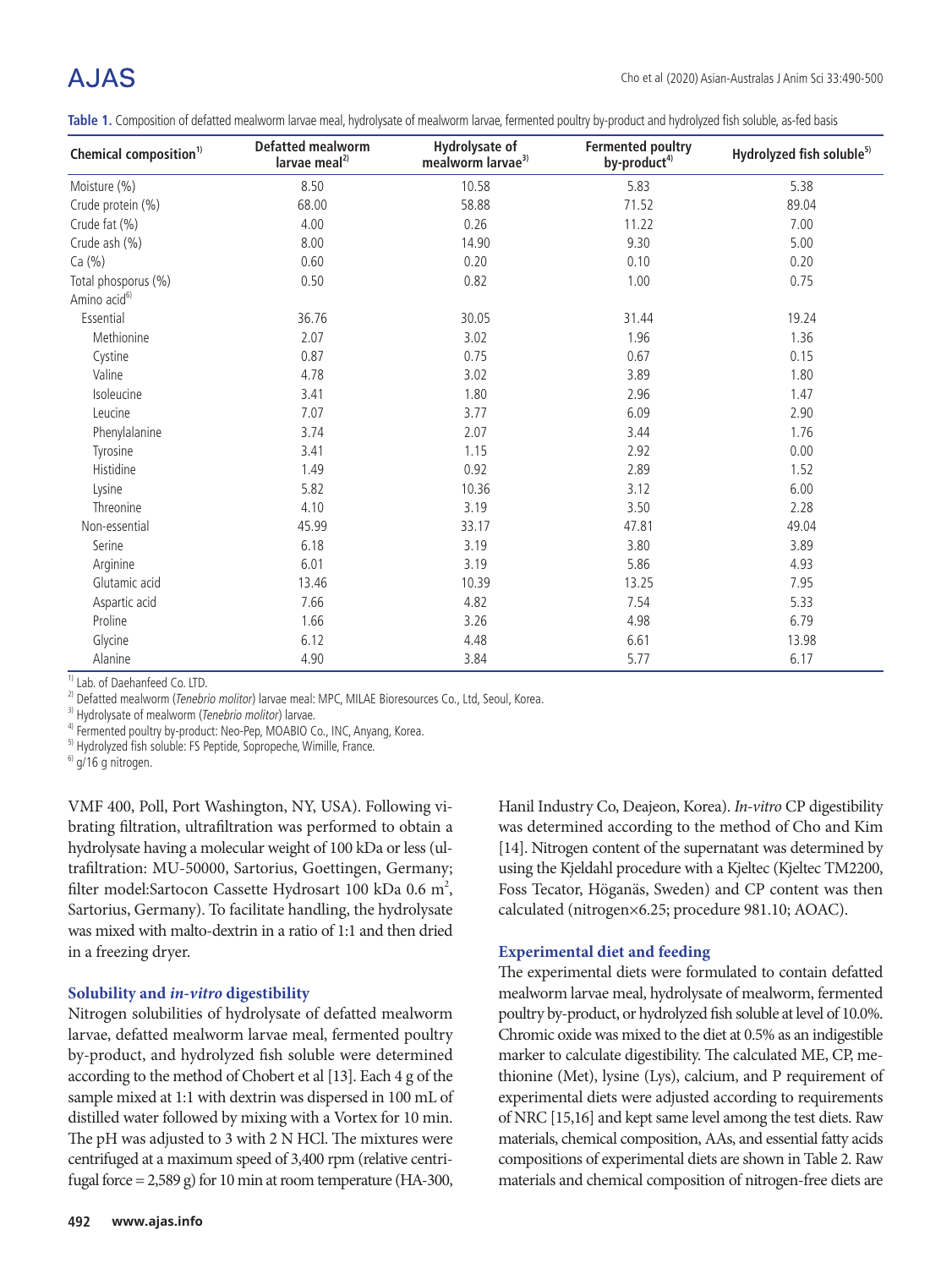#### **Table 2.** Composition of the experimental diets, as-fed basis

# A.IAS

|                                    |                     |             | Treatments <sup>1)</sup> |                     |
|------------------------------------|---------------------|-------------|--------------------------|---------------------|
| <b>Items</b>                       | <b>DMLM</b>         | <b>HML</b>  | <b>FPBM</b>              | <b>HFS</b>          |
| Ingredients (%)                    |                     |             |                          |                     |
| Ground corn                        | 65.01               | 54.81       | 62.54                    | 67.44               |
| Soybean meal, 45%                  | 6.36                | 8.43        | 3.63                     | 0.43                |
| Defatted mealworm larvae meal      | 10                  | 0           | 0                        | 0                   |
| Hydrolysate of mealworm larvae     | 0                   | 10          | $\boldsymbol{0}$         | $\mathbf 0$         |
| Fermented poultry by-product       | $\mathbf 0$         | $\mathbf 0$ | 10                       | $\mathsf{O}\xspace$ |
| Hydrolyzed fish soluble            | 0                   | $\mathbf 0$ | 0                        | 10                  |
| Palm kernel meal                   | 4                   | 10          | $\sqrt{4}$               | $\mathsf{0}$        |
| Wheat bran                         | $\mathsf{O}\xspace$ | $\mathbf 0$ | 5                        | $\overline{7}$      |
| Dextrin                            | 10                  | 10          | 10                       | 10                  |
| Tallow                             | 0.75                | 3.37        | 0.46                     | 0.97                |
| <b>MDCP</b>                        | 1.58                | 1.28        | 1.27                     | 1.49                |
| Limestone                          | 0.8                 | 0.92        | 1.02                     | 0.94                |
| DL-methionine, 99%                 | 0.05                | $\mathbf 0$ | 0.14                     | 0.1                 |
| L-threoninem 99%                   | 0.09                | 0.19        | 0.29                     | 0.26                |
| L-lysine-HCl, 78%                  | 0.36                | $\mathbf 0$ | 0.65                     | 0.37                |
| Salt                               | 0.3                 | 0.3         | 0.3                      | 0.3                 |
| Vitamin premix <sup>2)</sup>       | 0.1                 | 0.1         | 0.1                      | 0.1                 |
| Mineral premix <sup>3)</sup>       | 0.1                 | 0.1         | 0.1                      | 0.1                 |
| Cr <sub>2</sub> O <sub>3</sub>     | 0.5                 | 0.5         | 0.5                      | 0.5                 |
| Sum                                | 100                 | 100         | 100                      | 100                 |
| Chemical composition <sup>4)</sup> |                     |             |                          |                     |
| ME (kcal/kg)                       | 3,265               | 3,265       | 3,265                    | 3,265               |
| Crude protein (%)                  | 15.69               | 15.69       | 15.69                    | 15.69               |
| Crude fat (%)                      | 3.69                | 5.83        | 4.09                     | 4.19                |
| Crude fiber (%)                    | 2.17                | 2.78        | 2.44                     | 2.08                |
| Lysine (%)                         | 1.02                | 1.02        | 1.02                     | 1.02                |
| Methionine (%)                     | 0.35                | 0.35        | 0.35                     | 0.35                |
| Threonine (%)                      | 0.68                | 0.68        | 0.68                     | 0.68                |
| Ca (%)                             | 0.66                | 0.66        | 0.66                     | 0.66                |
| Total P (%)                        | 0.56                | 0.56        | 0.56                     | 0.56                |
| Essential fatty acid <sup>5)</sup> |                     |             |                          |                     |
| Palmitic acid                      | 16.85               | 19.71       | 18.54                    | 19.84               |
| Stearic acid                       | 4.47                | 8.10        | 5.01                     | 6.70                |
| Oleic acid                         | 27.84               | 32.99       | 31.19                    | 32.78               |
| Linoleic acid                      | 39.34               | 24.49       | 35.55                    | 36.66               |
| Linolenic acid                     | 1.60                | 1.05        | 1.39                     | 1.53                |

MDCP, mono-di-calcium phosphate (Ca, 17.6% and total P, 20.4%).

<sup>1)</sup> DMLM, the experimental diet which contained 10.0% defatted mealworm (Tenebrio molitor) larvae meal (MPC, MILAE Bioresources Co., Ltd, Seoul, Korea); HML, the experimental diet which contained 10% hydrolysate of mealworm (Tenebrio molitor) larvae; FPBM, the experimental diet which contained 10% fermented poultry by-product (Neo-Pep, MOABIO Co., INC, Anyang, Korea); and HFS, the experimental diet which contained 10% hydrolyzed fish soluble (FS Peptide, Sopropeche, Wimille, France).

<sup>2)</sup> Provided the following per kilogram of diet: vitamin A, 12,000 IU as vitamin A acetate; vitamin D<sub>3</sub>, 2,000 IU; vitamin E, 40 IU as dl-a-tocopheryl acetate; biotin, 0.3 mg as d-biotin; riboflavin, 5.0 mg; thiamine 3 mg as thiamine mononitrate; pyridoxine 5 mg as pyridoxine hydrochloride; folic acid 0.5 mg; pantothenic acid, 15 mg as d-calcium pantothenate; niacin, 30 mg as nicotinic acid; vitam

3) Provided the following per kilogram of diet: Cu 15 mg as CuSO<sub>4</sub>H<sub>2</sub>O; Fe 120 mg as FeSO<sub>4</sub>H<sub>2</sub>O; Zn 95 mg as ZnSO<sub>4</sub>H<sub>2</sub>O; Mn 40 mg as MnSO<sub>4</sub>H<sub>2</sub>O; I 1.0 mg as Ca(IO<sub>3</sub>)H<sub>2</sub>O; Co 0.5 mg as CoSO<sub>4</sub>H<sub>2</sub>O; and Se 0.3 mg as NaSeO<sub>3</sub>H<sub>2</sub>O.<br><sup>4)</sup> Calculated values.

5) Measured values.

shown in Table 3. For N-free diets, protein level was adjusted to the minimum with corn starch as base. Each pig was fed 1.15 kg of experimental diet two times a day at 07:00 and 19:00 h. Experimental diet provided 2.86 times of the maintenance energy requirement (MEn = 106 kcal ME/kg $^{0.75}$  [15,16]). Water was available throughout the experimental period via a drinking nipple.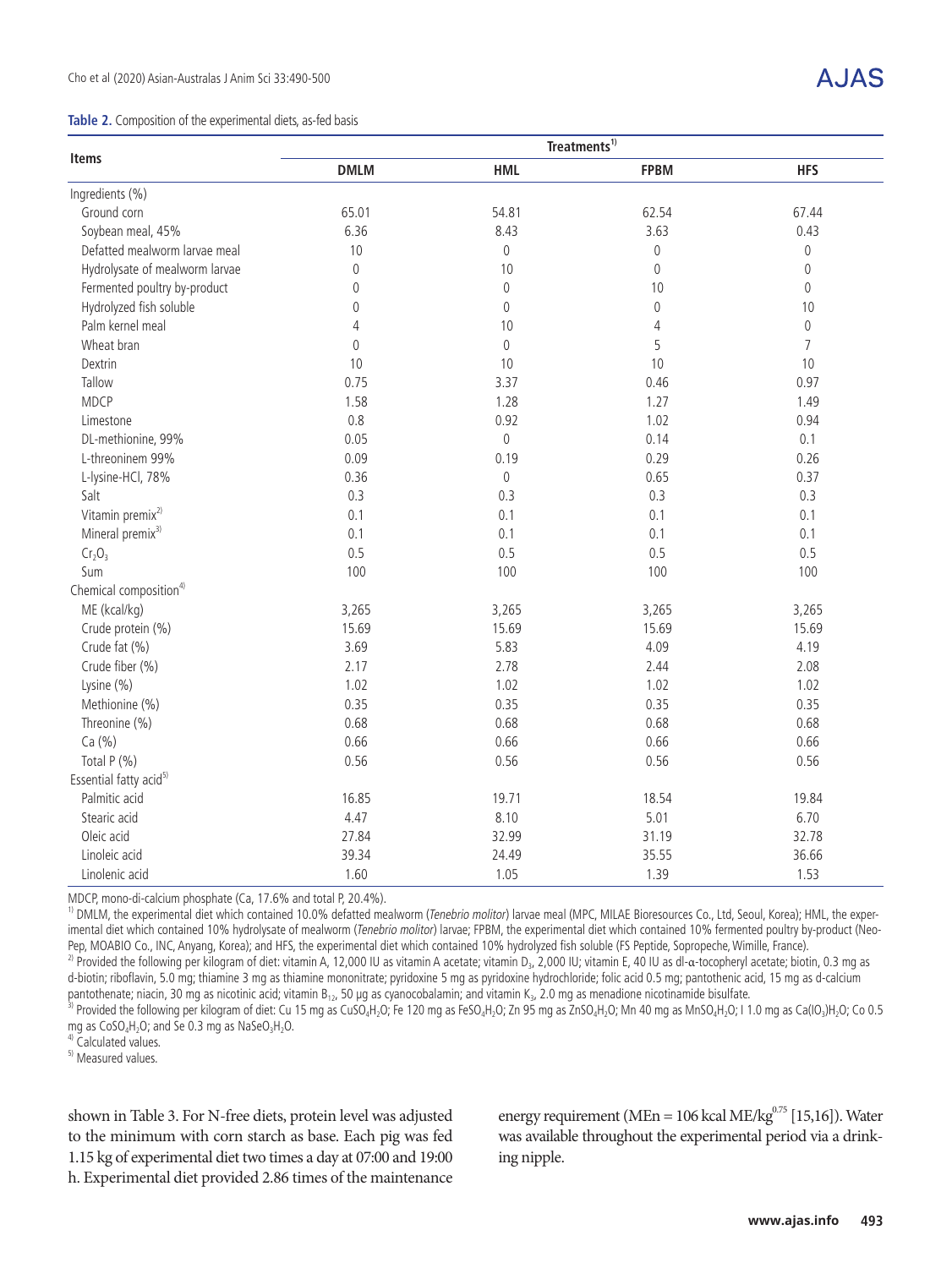| Table 3. Composition of the nitrogen-free diets, as-fed basis |  |
|---------------------------------------------------------------|--|
|---------------------------------------------------------------|--|

| <b>Items</b>                       |        |
|------------------------------------|--------|
| Ingredient (%)                     |        |
| Corn starch                        | 84.02  |
| Cellulose                          | 6.92   |
| <b>MDCP</b>                        | 2.67   |
| Limestone                          | 0.39   |
| Salt                               | 0.30   |
| Vitamin premix <sup>1)</sup>       | 0.10   |
| Mineral premix <sup>2)</sup>       | 0.10   |
| $Cr_2O_3$                          | 0.50   |
| Sum                                | 100.00 |
| Chemical composition <sup>3)</sup> |        |
| ME (kcal/kg)                       | 3,265  |
| Crude protein (%)                  | 15.69  |
| Lysine $(\%)$                      | 0.00   |
| Methionine (%)                     | 0.00   |
| Threonine (%)                      | 0.00   |
| Ca (%)                             | 0.66   |
| Total $P(\%)$                      | 0.56   |

MDCP, mono-di-calcium phosphate (Ca, 17.6% and total P, 20.4%); ME, metabolizable energy.

<sup>1)</sup> Provided the following per kilogram of diet: vitamin A, 12,000 IU as vitamin A acetate; vitamin D<sub>3</sub>, 2,000 IU; vitamin E, 40 IU as dl-α-tocopheryl acetate; biotin, 0.3 mg as d-biotin; riboflavin, 5 mg; thiamine 3 mg as thiamine mononitrate; pyridoxine 5 mg as pyridoxine hydrochloride; folic acid 0.5 mg; pantothenic acid, 15 mg as d-calcium pantothenate; niacin, 30 mg as nicotinic acid; vitamin  $B_{12}$ , 50 µg as cyanocobalamin; and vitamin  $K_{32}$ , 2.0 mg as menadion nicotinamide bisulfate. <sup>2)</sup> Provided the following per kilogram of diet: Cu 15 mg as CuSO<sub>4</sub>H<sub>2</sub>O; Fe 120 mg as FeSO<sub>4</sub>H<sub>2</sub>O; Zn 95 mg as ZnSO<sub>4</sub>H<sub>2</sub>O; Mn 40 mg as MnSO<sub>4</sub>H<sub>2</sub>O; I 1.0 mg as Ca(IO<sub>3</sub>)H<sub>2</sub>O; Co 0.5 mg as CoSO<sub>4</sub>H<sub>2</sub>O; and Se 0.3 mg as NaSeO<sub>3</sub>H<sub>2</sub>O. <sup>3)</sup> Calculated values.

### **Sample collection**

Samples of ileal digested content were collected between 8:00 and 20:00 h for two days after five days of adaptation. Ileal digesta were collected into plastic bags attached to cannulas and emptied into plastic containers containing ice every 20 minutes. All samples were immediately transferred after sampling and stored in a –20°C deep freezer to prevent changes in AAs sequence due to microbes until analysis. Samples were dried in a freezing dryer and finely ground to pass through a 1-mm screen for chemical analysis including moisture, CP, AAs, crude fat (Cfat), and fatty acids contents.

### **Chemical analysis**

Diets and collected samples were grounded with a Cyclotec CT 193 Sample Mill (Foss Tecator, Hillerod, Denmark) and then analyzed. Analysis of dry matter (DM) was conducted according to AOAC Method 967.03. Nitrogen content was analyzed using the Kjeldahl procedure with a Kjeltec (Kjeltec TM2200, Foss Tecator, Sweden) and CP content was then calculated (nitrogen×6.25; procedure 981.10; AOAC). Cfat contents and fatty acid contents were analyzed according to Soxhlet method (AOAC Method 932.02) and BF3 methanol

gas chromatography method (Trace GC, Thermo, Göteborg, EU; AOAC Method 940.28), respectively. For the analysis of AAs except for Met and cysteine, diets and samples were hydrolyzed in 6 N HCl at 110°C for 24 hours (AOAC Method 999.13). The Met and cystine were determined after cold performic acid oxidation overnight and hydrolyzed with 7.5 N HCl (AOAC method 994.12). Individual AA was measured using an AA analyzer (Beckman 6300 Amino Acid Analyzer; Beckman Instruments Corp., Palo Alto, CA, USA). Chromium concentrations were determined using Inductively coupled plasma atomic emission spectroscopy (ICP-OES) (Thermo SCIENTIFIC, Waltham, MA, USA).

#### **Calculations**

Standardized ileal digestibilities (SIDs) of CP, Cfat, AAs, and fatty acids were calculated according to the method described by Stein [17,18]. Basal endogenous losses of CP and AAs were measured using samples collected at the end of the ileum after feeding with non-nitrogen feed. Calculation of digestibility was done based on relative chromium concentrations of feed and ileal samples. Apparent ileal digestibility (AID) and SID were calculated using the following equations:

AID (%) = 100–[(ND/NF)×(CrF/CrD)×100]

Basal endogenous AA losses (EAL, mg/kg)  $= [ND \times (CrF/CrD)]$ 

 $SID (%) = [AID+(EAL/NF)] \times 100$ 

Where ND (mg/kg), NF (mg/kg), CrF (mg/kg), and CrD (mg/kg) were nutrient concentration in the ileum digesta sample, nutrient concentration in the feed, chromium concentration in the feed, and chromium concentration in the ileum digesta sample, respectively.

#### **Statistical analysis**

The data for AID and SID of nutrients were statistically analyzed in a randomized complete block design using the general linear model procedure of SAS (SAS Inst. Inc., Cary, NC, USA). The model included dietary treatment as independent variable. Each pig was considered as the experimental unit. The differences among means were declared significant at p<0.01 and p<0.05. When the significance was declared, the fisher's least significance difference method was used to separate means. Variability in the data was expressed as standard error of means.

## **RESULTS**

Nutrient contents of defatted mealworm larvae meal, mealworm larvae hydrolysate, fermented poultry by-product, and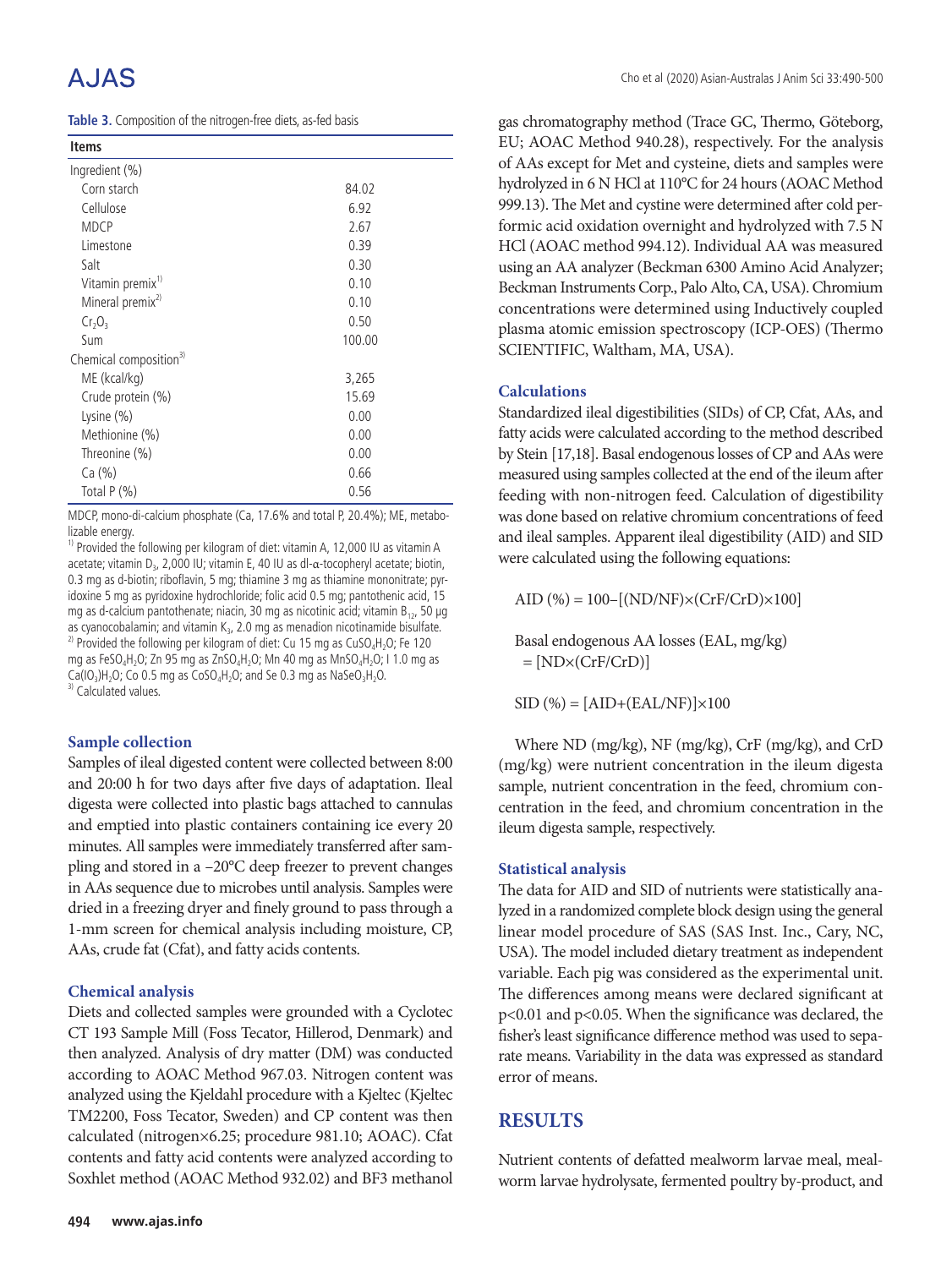hydrolyzed fish soluble are summarized in Table 1. These data indicated that defatted mealworm larvae meal had 36.76 g/16 g nitrogen essential AAs, which was higher than other protein sources. The hydrolysate of mealworm larvae had the highest content (at 10.36 g/16 g nitrogen) of Lys, an essential AA, followed by hydrolyzed fish soluble. The hydrolyzed mealworm larvae also had the highest content of Met+cystine (3.77 g/16 g nitrogen), followed by defatted mealworm larvae meal (2.94 g/16 g nitrogen). Protein and ash contents of hydrolysate of mealworm larvae were 58.88% and 14.90%, respectively. Results of nitrogen solubility and *in-vitro* digestibility analysis are shown in Table 4. The solubility and digestibility of mealworm larvae hydrolysate were the highest (85.71% and 98.96%, respectively), followed by those of fermented poultry byproduct and hydrolyzed fish soluble. The nitrogen solubility and *in-vitro* digestibility of defatted mealworm larvae meal were the lowest (16.23% and 50.11%, respectively).

Results of AID are presented in Table 5. The AID of DM in pigs fed HML diet was the highest (89.47%), which was significantly ( $p<0.05$ ) higher than those in pigs fed DMLM, FPBM, and HFS diets. AIDs of CP in pigs fed HML and DMLM diets were 89.31% and 86.37%, respectively. They were significantly  $(p<0.05)$  higher than those in pigs fed FPBM and HFS diets. AID of total AA in pigs fed HML diet was 79.52%, higher ( $p = 0.06$ ) than AIDs in pigs fed FPBM and DMLM diets. AIDs of Lys, Met, and threonine (Thr) were similar in pigs fed DMLM and HML diets. They were higher ( $p = 0.05$ ,  $p<0.05$ , and  $p = 0.05$ , respectively) than those in pigs fed FPBM and HFS diets. There were no significant differences in AIDs of other essential AAs. AIDs of non-essential AAs (aspartic acid [Asp], Gly, and Ala) were higher (p<0.05, p<0.05, and p<0.05, respectively) in pigs fed HML, FPBM, and DMLM diets than in pigs fed HFS diet. In particular, AIDs of Glu, a palatability enhancer, in pigs fed HML and FPBM diets were 78.98% and 77.07%, respectively. They were higher (p<0.05) than that in pigs fed the DMLM diet (72.71%).

Compared to pigs fed FPBM and HFS diets, pigs fed HML diet had higher (p<0.05 and p<0.05, respectively) SID of DM

# A.JAS

(93.31%) and CP (93.15%) (Table 6). In comparison between HML and DMLM diets, pigs fed HML diet showed higher digestibility, although the difference between the two was not statistically significant. In the case of SIDs of total AAs, although there was no difference between treatments ( $p = 0.06$ ), pigs fed HML showed higher digestibility, followed by those fed with FPBM and DMLM diets. Regarding SIDs of Lys, Met, and Thr, pigs fed HML and DMLM diets showed higher SIDs  $(p = 0.05, p<0.05, and p<0.05, respectively)$  than pigs fed FPBM and HFS diets. There were no significant differences in SIDs of other essential AAs. Same as the trend of AID, SIDs of non-essential AAs (Asp, Gly, and Ala) were higher (p<0.05, p<0.05, and p<0.05, respectively) in pigs fed HML, FPBM, and DMLM diets than in pigs fed HFS diet. SIDs of Glu, a palatability enhancer, in pigs fed HML and FPBM diets were 82.82% and 80.91%, higher  $p<0.05$ ) than that in pigs fed the DMLM diet. There were no significant differences in AID or SID digestibility of fatty acids except for those in pigs fed the DMLM diet.

### **DISCUSSION**

Traditional protein sources used as feedstock have been proteins of animal or plant origin. However, interest in insect proteins as an alternative protein source that can be grown on organic streams has increased and the test have been conducted to compare insect proteins with several feed ingredients, such as fish meal, casein, spray-dried porcine plasma, soybean meal, and wheat gluten meal [19,20]. In the present experiment, we used hydrolysate of mealworm larvae, defatted mealworm larvae meal, and two processed animal by-products protein to compare their nutrient digestibilities in growing pigs.

In general, dried mealworm larvae contain high amounts of CP (46% to 52%) and fat (25% to 35%) with relatively low ash content (3% to 5%) [3,21,22]. When dried mealworms are defatted through the degreasing process, CP content ranges from 65% to 70% [3,23-25]. In this experiment, CP and essential AA content in defatted mealworm larvae meal were

**Table 4.** Nitrogen solubility and in-vitro crude protein digestibility of defatted mealworm larvae meal, hydrolysate of mealworm larvae, fermented poultry by-product and hydrolyzed fish soluble

| <b>Items</b>                         | Defatted mealworm<br>larvae meal <sup>1)</sup> | Hydrolysate of<br>mealworm larvae <sup>27</sup> | <b>Fermented poultry</b><br>by-product <sup>37</sup> | Hydrolyzed fish<br>soluble <sup>4)</sup> | SEM  | p-value |
|--------------------------------------|------------------------------------------------|-------------------------------------------------|------------------------------------------------------|------------------------------------------|------|---------|
| 2 N HCl solubility <sup>5)</sup>     | $16.23^\circ$                                  | $85.71^{\circ}$                                 | $68.82^{b}$                                          | 41.88c                                   | ).39 | < 0.01  |
| In-vitro digestibility <sup>6)</sup> | $50.11^{\circ}$                                | $98.96^{\circ}$                                 | $93.77^{\circ}$                                      | $82.78^{\circ}$                          | ).28 | < 0.01  |

SEM, standard error of the mean.

<sup>1)</sup> Defatted mealworm (*Tenebrio molitor*) larvae meal: MPC, MILAE Bioresources Co., Ltd, Seoul, Korea. <sup>2)</sup> Hydrolysate of mealworm (*Tenebrio molitor*) larvae.

<sup>&</sup>lt;sup>3)</sup> Fermented poultry by-product: Neo-Pep, MOABIO Co., INC, Anyang, Korea.

<sup>&</sup>lt;sup>4)</sup> Hydrolyzed fish soluble: FS Peptide, Sopropeche, Wimille, France.

<sup>&</sup>lt;sup>5)</sup> Method described by Chorbert et al [18].

<sup>&</sup>lt;sup>6)</sup> Method described by Cho and Kim [19].

 $a$ -d Means in a same row with different superscript are significantly different (p < 0.01).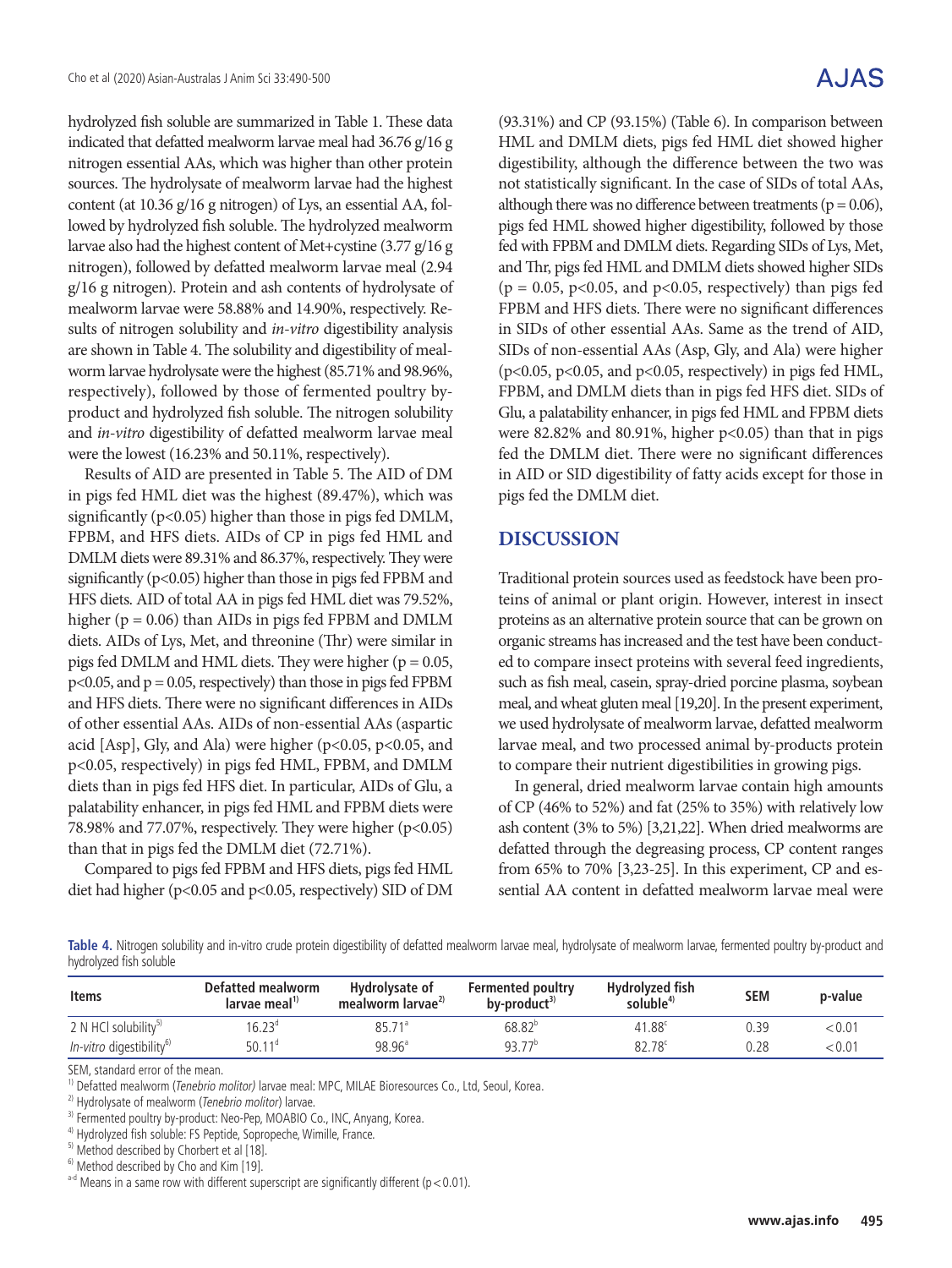**Table 5.** Effect of protein ingredient on apparent ileal digestibility in growing pigs

|                              |                     | Treatments <sup>1)</sup> |                     |                      |            |         |
|------------------------------|---------------------|--------------------------|---------------------|----------------------|------------|---------|
| <b>Items</b>                 | <b>DMLM</b>         | <b>HML</b>               | <b>FPBM</b>         | <b>HFS</b>           | <b>SEM</b> | p-value |
| Dry matter (%)               | $87.45^{b}$         | 89.47 <sup>a</sup>       | $87.05^{b}$         | $85.88^{b}$          | 0.462      | < 0.01  |
| Crude protein (%)            | $86.37^{ab}$        | 89.31 <sup>a</sup>       | $85.55^{b}$         | $83.41^{b}$          | 0.942      | 0.02    |
| Crude fat (%)                | $82.12^{b}$         | 89.80 <sup>a</sup>       | 89.03 <sup>a</sup>  | 88.31 <sup>a</sup>   | 1.119      | < 0.01  |
| Total amino acid (%)         | 78.09               | 79.52                    | 78.17               | 75.35                | 0.845      | 0.06    |
| Essential amino acid (%)     |                     |                          |                     |                      |            |         |
| Lysine                       | 79.68 <sup>ab</sup> | 79.92 <sup>a</sup>       | $78.87^{bc}$        | 78.74 <sup>c</sup>   | 0.269      | 0.05    |
| Methionine                   | 79.78 <sup>a</sup>  | 79.93 <sup>a</sup>       | 79.17 <sup>b</sup>  | 79.08 <sup>b</sup>   | 0.160      | 0.02    |
| Threonine                    | 79.36 <sup>ab</sup> | 79.92 <sup>a</sup>       | 78.94 <sup>b</sup>  | 78.83 <sup>b</sup>   | 0.224      | 0.05    |
| Valine                       | 76.76               | 78.26                    | 78.87               | 69.69                | 2.261      | 0.09    |
| Isoleucine                   | 76.45               | 78.02                    | 78.98               | 72.62                | 1.658      | 0.13    |
| Leucine                      | 77.17               | 78.27                    | 78.88               | 75.81                | 1.017      | 0.25    |
| Phenylalanine                | 76.69               | 78.28                    | 78.78               | 77.01                | 0.888      | 0.37    |
| Histidine                    | 76.91               | 78.78                    | 78.83               | 74.74                | 1.528      | 0.28    |
| Arginine                     | 75.70               | 79.56                    | 78.36               | 78.01                | 1.655      | 0.47    |
| Non-essential amino acid (%) |                     |                          |                     |                      |            |         |
| Aspartic acid                | 74.83 <sup>a</sup>  | 78.36 <sup>a</sup>       | $77.74^a$           | $68.06^{b}$          | 1.895      | 0.03    |
| Serine                       | 74.99               | 78.55                    | 79.01               | 67.85                | 2.774      | 0.09    |
| Glutamic acid                | $72.71^{bc}$        | 78.98 <sup>a</sup>       | 77.07 <sup>ab</sup> | 69.88 <sup>c</sup>   | 1.319      | 0.01    |
| Glycine                      | $65.32^{a}$         | $76.83$ <sup>a</sup>     | $76.35^a$           | $39.53^{b}$          | 4.709      | < 0.01  |
| Alanine                      | 76.17 <sup>a</sup>  | 78.60 <sup>a</sup>       | $77.74^a$           | $65.96^{b}$          | 1.385      | < 0.01  |
| Tyrosine                     | 74.70               | 77.44                    | 78.54               | 77.58                | 1.350      | 0.31    |
| Proline                      | 74.90               | 79.20                    | 76.79               | 63.88                | 4.532      | 0.18    |
| Fatty acid (%)               |                     |                          |                     |                      |            |         |
| Palmitic acid                | 72.67 <sup>b</sup>  | 79.74 <sup>a</sup>       | $79.05^a$           | $79.67$ <sup>a</sup> | 0.928      | < 0.01  |
| Stearic acid                 | $72.35^{b}$         | 79.63 <sup>a</sup>       | 78.87 <sup>a</sup>  | $79.66^a$            | 0.972      | < 0.01  |
| Oleic acid                   | 73.80 <sup>b</sup>  | 79.89 <sup>a</sup>       | 79.39 <sup>a</sup>  | 79.93 <sup>a</sup>   | 0.915      | < 0.01  |
| Linoleic acid                | $72.78^{b}$         | 79.83 <sup>a</sup>       | $79.13^a$           | 79.51 <sup>a</sup>   | 1.120      | 0.01    |
| Linolenic acid               | $73.31^{b}$         | 79.81 <sup>a</sup>       | 78.76 <sup>a</sup>  | 79.12 <sup>a</sup>   | 0.884      | < 0.01  |

SEM, standard error of means.

<sup>1)</sup> DMLM, the experimental diet which contained 10.0% defatted mealworm (Tenebrio molitor) larvae meal (MPC, MILAE Bioresources Co., Ltd, Seoul, Korea); HML, the experimental diet which contained 10% hydrolysate of mealworm (Tenebrio molitor) larvae; FPBM, the experimental diet which contained 10% fermented poultry by-product (Neo-Pep, MOABIO Co., INC, Anyang, Korea); and HFS, the experimental diet which contained 10% hydrolyzed fish soluble (FS Peptide, Sopropeche, Wimille, France).  $a$ <sup>-c</sup> Means in a same row with different superscript are significantly different ( $p$  < 0.05).

68% and 36.8 (g/16 g nitrogen) respectively, and the essential AA content was higher than those of other three proteins. The CP content was calculated by multiplying the nitrogen content by a factor of 6.5, which was not an accurate method for insect proteins because mealworm larvae proteins were mainly composed of proteins derived from the exoskeleton, chiefly cuticular non-protein nitrogen known to contain chitin, a linear polymer of  $β-(1-4)$  N-acetyl-D-glucosamine units with a chemical structure similar to that of cellulose [20,26]. When the CP content of mealworm larvae having exoskeleton was calculated using a factor of 6.25, it could be overestimated by about 20%. Therefore, a factor of 4.75 has been proposed for calculating the CP content of whole mealworm larvae having exoskeleton and a factor of 5.6 has been proposed for calculating aqueous extracted protein [27]. However, the defatted mealworm larvae meal used in this experiment was not only high in CP, but also high in essential AAs contents, which

were comparable to those of other processed animal proteins. Contents of essential AAs Lys and Met+cystine in the defatted meal worm larvae meal were 5.82 g and 2.94 g per 16 g of nitrogen, respectively, similar to results of a previous study [26]. The CP content in mealworm larvae hydrolysate was 58.9%. Although moisture content was corrected to 5%, it was about 62.0%, lower than those of other processed proteins used in this experiment and 74% of protein content obtained after the mealworm larvae was precipitated with acid (pH  $= 4$ ) and extracted with water [28]. In this experiment, ultrafiltration was performed to obtain a hydrolysate having a molecular weight of 100 kDa or less. Relatively large molecular weight non-protein nitrogen might not be included in the hydrolysate. This was considered to be the reason why the CP content in the hydrolysate obtained in this experiment was low. Although CP and total essential AA contents in hydrolysate of mealworm were not higher than those in other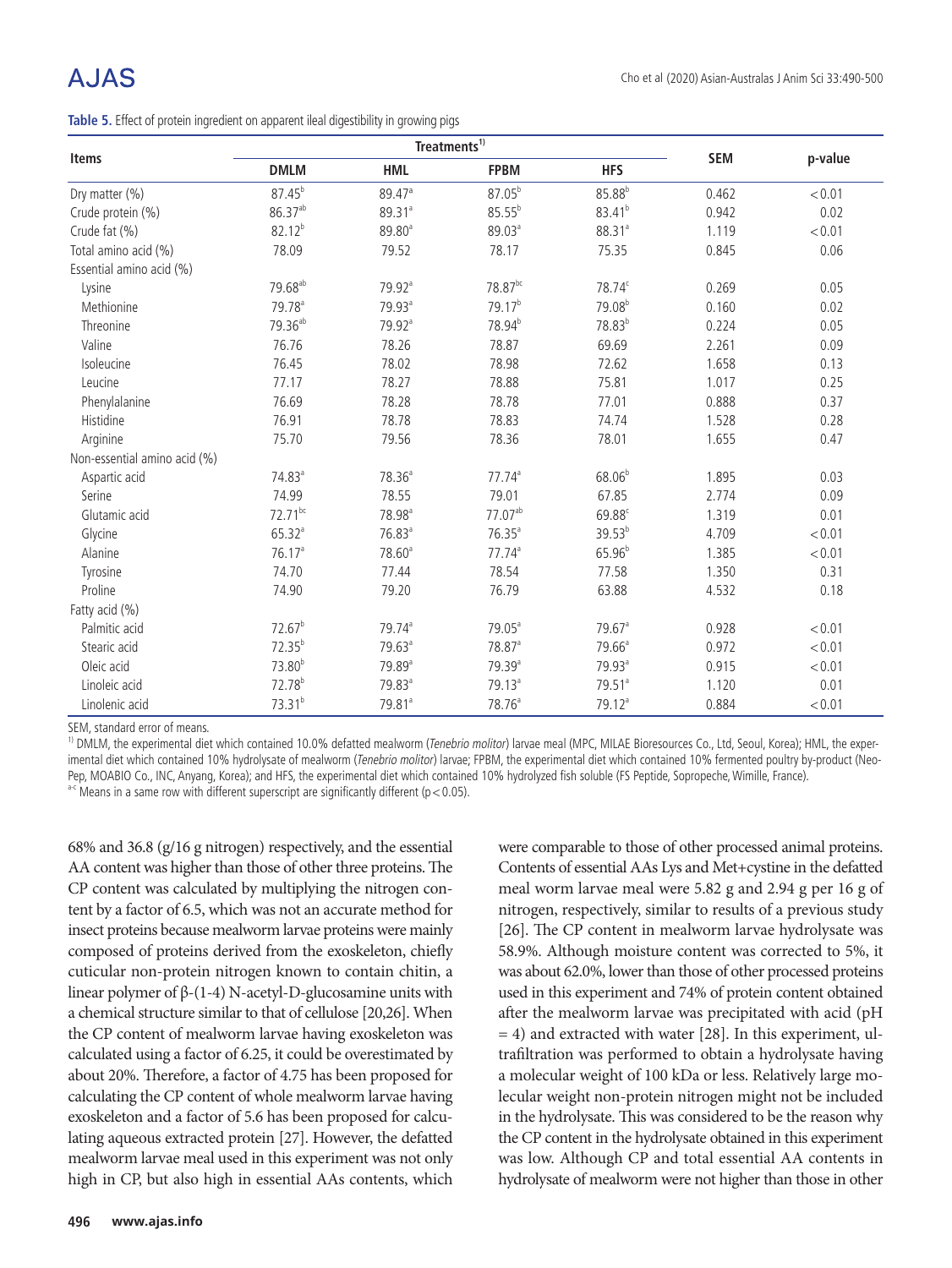**Items**

|  |  | Table 6. Effect of protein ingredient on standardized ileal digestibility in growing pigs |  |  |  |
|--|--|-------------------------------------------------------------------------------------------|--|--|--|
|--|--|-------------------------------------------------------------------------------------------|--|--|--|

|                          |                      | Treatments <sup>1)</sup> |                      |                    |            |         |
|--------------------------|----------------------|--------------------------|----------------------|--------------------|------------|---------|
| <b>Items</b>             | <b>DMLM</b>          | <b>HML</b>               | <b>FPBM</b>          | <b>HFS</b>         | <b>SEM</b> | p-value |
| Dry matter (%)           | $91.29^{ab}$         | 93.31 <sup>a</sup>       | 90.89bc              | 88.96 <sup>c</sup> | 0.462      | 0.02    |
| Crude protein (%)        | $90.21^{ab}$         | $93.15^a$                | $89.39^{b}$          | 86.49 <sup>b</sup> | 1.081      | 0.04    |
| Crude fat (%)            | 85.96 <sup>b</sup>   | $93.64^{\circ}$          | $92.87$ <sup>a</sup> | $91.39^{a}$        | 1.286      | 0.02    |
| Total amino acid (%)     | 81.93                | 83.36                    | 82.01                | 79.19              | 0.845      | 0.06    |
| Essential amino acid (%) |                      |                          |                      |                    |            |         |
| Lysine                   | $83.52^{ab}$         | 83.76 <sup>a</sup>       | $82.71^{bc}$         | $82.58^c$          | 0.269      | 0.05    |
| Methionine               | $83.62$ <sup>a</sup> | 83.77 <sup>a</sup>       | 83.01 <sup>b</sup>   | $82.92^{b}$        | 0.160      | 0.02    |
| Threonine                | $83.20^{ab}$         | 83.76 <sup>a</sup>       | 82.78 <sup>bc</sup>  | $82.67^{\circ}$    | 0.224      | 0.02    |
| Valine                   | 80.60                | 82.10                    | 82.71                | 73.53              | 2.261      | 0.09    |
| Isoleucine               | 80.29                | 81.86                    | 82.82                | 76.46              | 1.658      | 0.13    |
| Leucine                  | 81.01                | 82.11                    | 82.72                | 79.65              | 1.017      | 0.25    |
| Phenylalanine            | 80.53                | 82.12                    | 82.62                | 80.85              | 0.888      | 0.37    |
|                          |                      |                          |                      |                    |            |         |

| Threonine                    | $83.20^{ab}$         | 83.76 <sup>a</sup>   | 82.78 <sup>bc</sup> | $82.67^c$            | 0.224 | 0.02   |  |
|------------------------------|----------------------|----------------------|---------------------|----------------------|-------|--------|--|
| Valine                       | 80.60                | 82.10                | 82.71               | 73.53                | 2.261 | 0.09   |  |
| Isoleucine                   | 80.29                | 81.86                | 82.82               | 76.46                | 1.658 | 0.13   |  |
| Leucine                      | 81.01                | 82.11                | 82.72               | 79.65                | 1.017 | 0.25   |  |
| Phenylalanine                | 80.53                | 82.12                | 82.62               | 80.85                | 0.888 | 0.37   |  |
| Histidine                    | 80.75                | 82.62                | 82.67               | 78.58                | 1.528 | 0.28   |  |
| Arginine                     | 79.54                | 83.40                | 82.20               | 81.85                | 1.655 | 0.47   |  |
| Non-essential amino acid (%) |                      |                      |                     |                      |       |        |  |
| Aspartic acid                | $78.67$ <sup>a</sup> | 82.20 <sup>a</sup>   | 81.58 <sup>a</sup>  | 71.90 <sup>b</sup>   | 1.895 | 0.03   |  |
| Serine                       | 78.83                | 82.39                | 82.85               | 71.69                | 2.774 | 0.09   |  |
| Glutamic acid                | $76.55^{bc}$         | $82.82$ <sup>a</sup> | $80.91^{ab}$        | $73.72^c$            | 1.319 | 0.01   |  |
| Glycine                      | 69.16 <sup>a</sup>   | $80.67$ <sup>a</sup> | $80.19^{a}$         | $43.37^{b}$          | 4.709 | < 0.01 |  |
| Alanine                      | 80.01 <sup>a</sup>   | $82.44^{\circ}$      | $81.58^{a}$         | $69.80^{b}$          | 1.385 | < 0.01 |  |
| Tyrosine                     | 78.54                | 81.28                | 82.38               | 81.42                | 1.350 | 0.31   |  |
| Proline                      | 78.74                | 83.04                | 80.63               | 67.72                | 4.532 | 0.18   |  |
| Fatty acid (%)               |                      |                      |                     |                      |       |        |  |
| Palmitic acid                | $76.71^{b}$          | $83.58^{a}$          | 82.89 <sup>a</sup>  | $81.72$ <sup>a</sup> | 1.097 | 0.01   |  |
| Stearic acid                 | 76.19 <sup>b</sup>   | $83.47$ <sup>a</sup> | $82.71^a$           | 81.72 <sup>a</sup>   | 1.051 | < 0.01 |  |
| Oleic acid                   | 77.64 <sup>b</sup>   | $83.73^{a}$          | 83.23 <sup>a</sup>  | 81.99 <sup>a</sup>   | 1.114 | 0.03   |  |
| Linoleic acid                | $76.62^{b}$          | $83.67$ <sup>a</sup> | 82.97 <sup>a</sup>  | $81.56^{a}$          | 1.311 | 0.03   |  |
| Linolenic acid               | $77.15^c$            | $84.41$ <sup>a</sup> | $82.60^{ab}$        | $79.89^{bc}$         | 0.875 | < 0.01 |  |
|                              |                      |                      |                     |                      |       |        |  |

SEM, standard error of means.

<sup>1)</sup> DMLM, the experimental diet which contained 10.0% defatted mealworm (Tenebrio molitor) larvae meal (MPC, MILAE Bioresources Co., Ltd, Seoul, Korea); HML, the experimental diet which contained 10% hydrolysate of mealworm (Tenebrio molitor) larvae; FPBM, the experimental diet which contained 10% fermented poultry by-product (Neo-Pep, MOABIO Co., INC, Anyang, Korea); and HFS, the experimental diet which contained 10% hydrolyzed fish soluble (FS Peptide, Sopropeche, Wimille, France).  $a$ <sup>-c</sup> Means in a same row with different superscript are significantly different ( $p$  < 0.05).

processed animal proteins, Lys and Met+cystine contents were the highest (10.4 g and 3.8 g per 16 g nitrogen, respectively) in the hydrolysate of mealworm. Values of essential AA (Lys, Met+cysteine, and Thr) index (EAAI) [29] for defatted mealworm larvae meal, hydrolyzed mealworm larvae, fermented poultry by-product, and hydrolyzed fish soluble were 0.51, 0.49, 0.40, and 0.44, respectively (AA requirements based on Daehan Feed Co. data). EAAI values of defatted mealworm larvae and hydrolyzed mealworm larvae were similar to each other, but higher than those of fermented poultry by-product and hydrolyzed fish soluble. The ash content of mealworm larvae hydrolysate was higher than those (from about 4.0% to 12.0%) of hydrolysate of poultry viscera (8.8%), fish protein concentrates (6.0%) and isolates (4.0%), fermented fish silage (4.6%) and hydrolyzed porcine intestinal mucosa product (10.0% and 12.0%) [10,30-32]. There was no process to increase ash content in enzymatic hydrolysis. However, the ash content was higher than that of the feed ingredient (defatted mealworm meal, 8%) used for hydrolysis in the present study. The ash content of the raw material has a great effect on energy evaluation. Thus, it should be reconfirmed in future studies in terms of feed ingredient value.

Digestibility was measured when experimental diets containing 25% to 35% plant-derived protein ingredients were fed to pigs ranging from 18 kg to 59 kg body weight [33-35]. The CP AID of diets including Chinese, Argentine, and Korean soybean meal were 70.34%, 71.30%, and 76.57% respectively, while that of diet including rapeseed meal was 66.34% in pigs with body weight of 58.6 kg [33]. The CP, Lys, and Met SID of diet including soybean meal were 84.03%, 85.02%, and 87.27%, respectively, in pigs with body weight of 18.2 kg [34]. AID of CP, Lys, and Met of diet including canola meal were 62.0%, 72.0%, and 77.4%, respectively, in pigs with body weight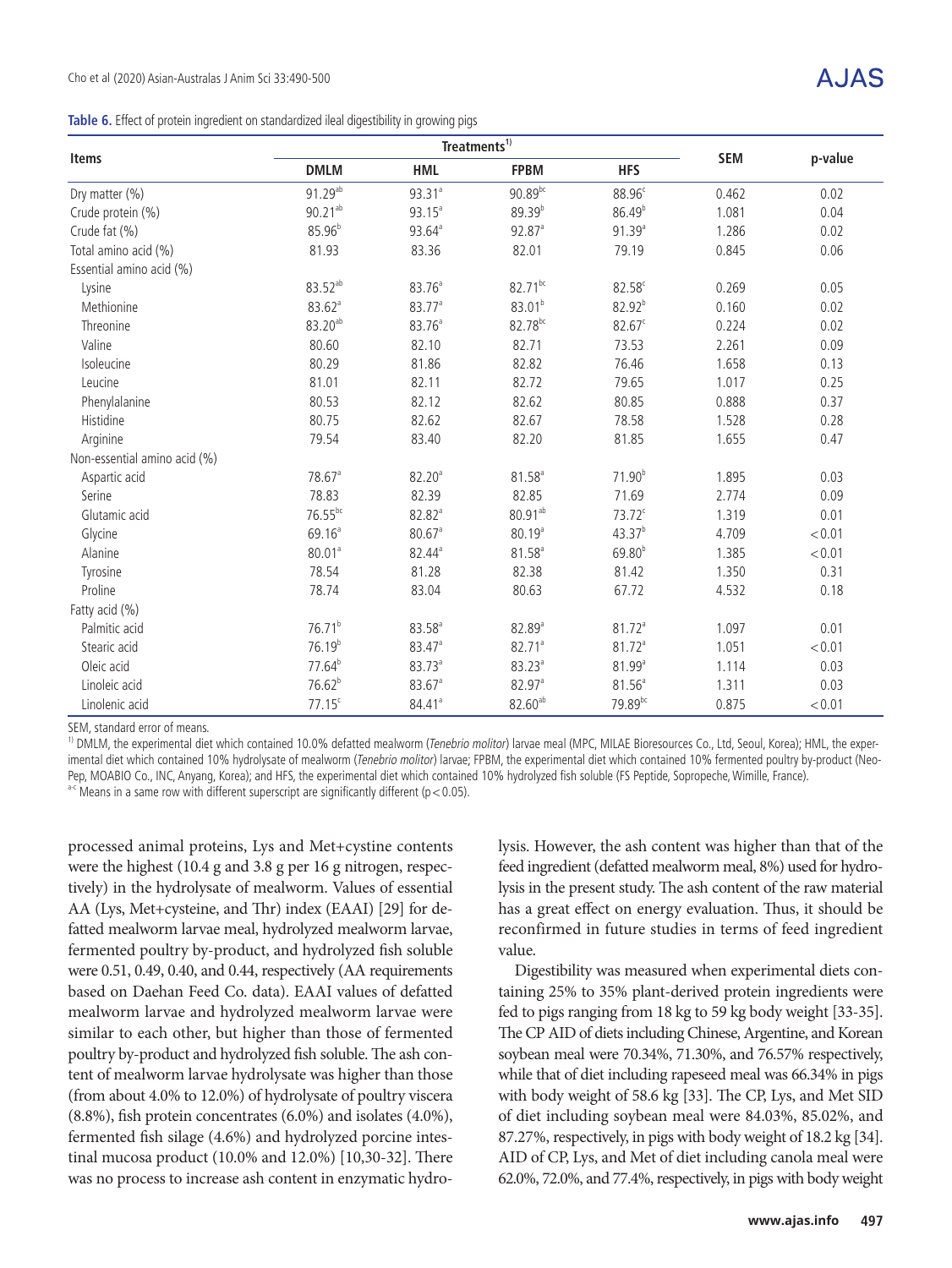# **AJAS**

of 35.0 kg [35]. The CP AID and SID of DMLM, HML, FPBM, and HFS diets were similar to or higher than those of diets including plant protein ingredients, such as soybean meal, rapeseed meal and canola meal. Based on reviews and the result that AID and SID of experimental diets were equal to or higher than those of diets including several plant protein ingredients, it can be inferred that digestibilities of the defatted mealworm larvae meal, hydrolysate of mealworm, hydrolyzed poultry by-product, and fermented fish soluble used in this experiment could be generally higher than those of plant protein ingredients. Jin et al [36] have shown that the total track digestibilities of CP were 92.17% and 93.04% in pigs fed diets including 4.5% and 6.0% dried mealworm larvae, respectively. Although they [36] measured total digestibility in younger pigs than those of our study, the result showed higher digestibility than AID (86.37%) and SID (90.21%) in the present study due to differences in experimental diet composition and lower feeding amount (2% of body weight) in their study than that of this study (4% of body weight). Defatted mealworm larvae meal had the lowest solubility in 2 N HCl solution and *in-vitro* digestibility, however CP AID and SID in pigs fed DMLM diet were similar to those in pigs fed FPBM and HFS diets. It could be said that the digestibility of the DMLM diet was not negatively affected by the defatted mealworm larvae meal at 10% usage level.

Insect proteins may also have increased availability when processed. Although there are studies on the physiological activity of low molecular weight mealworm larvae peptide in the field of food [22,26], few studies have evaluated mealworm larvae peptide as a protein source in pig nutrition when processed. In comparison between HML and DMLM diets, DM AID of HML diet was 89.47%, higher than that of DMLM diet (87.45%). AIDs of CP and total AA and SIDs of DM, CP, and total AA tended to be higher in HML diet than those in DMLM diet, although there was no statistically significant difference between the two diets. The lower nitrogen solubility in 2 N HCl solution and CP digestibility of DMLM diet might have attributed to indigestibility of chitin-N and/or acid detergent fiber bound-N. Chitin, a linear polymer of β-(1-4) Nacetyl-D-glucosamine units with a chemical structure similar to that of cellulose, is combined with protein and distributed widely on shell of crabs, shrimp and insects. It is soluble in a narrow range of HCl, carboxylic and sulfonic acids, namely, formic, di- and trichloroacetic and methanesulfonic acids and slowly degraded. It is distributed in the form of chitin-protein complexes as a major component of the cuticle layer of mealworm larvae [20,26]. When proteins are hydrolyzed to low molecular weight peptides, they can be easily absorbed into the body with high utilization rates. Solubility and *in-vitro* digestibility of hydrolysate of defatted mealworm larvae meal were 85.71% and 98.96%, respectively, higher than those of defatted mealworm (*Tenebrio molitor*) larvae meal, fermented

poultry by-product and hydrolyzed fish soluble. The higher solubility and digestibility suggested extensive hydrolysis of mealworm larvae into short peptides, which were more soluble compare to intact and the other two processed animal protein sources. We used a combination of Alcalase (endopeptidase) and Flavourzyme (exo-peptidase) which have similar optimum activity temperature and pH conditions [37]. When mealworm larvae protein was hydrolyzed using Alcalase and Flavourzyme, it was hydrolyzed to less than 100 kDa [22]. Hydrolyzed low molecular weight peptides could be rmore eadily absorbed than raw mealworm protein. Although only proteins having a molecular weight of 100 kDa or less were measured, the recovery rate was 13.8% (data not shown), higher than that (9.97%) in experiment using enzymatic hydrolyzed poultry meal [37]. However, this recovery rate was lower than that in other study [22] using hydrolyzed mealworm larvae protein. It takes about 6 to 8 hours for mealworms to be fully hydrolyzed using Alcalase and Flavorzyme [22]. However, in the present study, hydrolysis was performed for only 3 hours in consideration of industrial economics, so the recovery rate was low.

In pigs fed the HML diet, since the hydrolysate of mealworm larvae was composed only of peptides with molecular weight of 100 kDa or less, AID and SID of DM and CP were higher than those of FPBM and HFS diets. In another study [38], the CP AID of hydrolysed fish soluble was 87.0%, higher than results of the present study. AID and SID of test diets including mealworm larvae-derived ingredients were higher than those of FPBM and HFS diets. This meant that the digestibility of mealworm protein was high regardless of processing. Thus, it had a relatively high value as a protein ingredient. The quality of hydrolysed fish soluble may vary depending on the composition, type, and fish species of raw materials used for hydrolysis. However, hydrolysate of mealworm larvae may have less variation in quality because it used relatively less varied mealworm larvae meal.

Results of this study showed that hydrolyzed mealworm (*Tenebrio molitor*) larvae would be a suitable ingredient in growing pigs. It is especially valuable from the stand-point of CP and essential AA ileal digestibility. In younger pigs, hydrolysate of mealworm larvae could replace fermented poultry by-product and hydrolyzed fish soluble. High CP and essential AA ileal digestibility of mealworm larvae hydrolysate containing diet may act on the deposition of AAs in pig meat and the growth performance of growing pigs. Further studies are needed to explore this possibility. In addition, research in the area of mealworm larvae hydrolysate may lead to discovery of novel peptide sequences that might be more potent and/or more bioavailable than bioactive peptides generated from more conventional dietary proteins.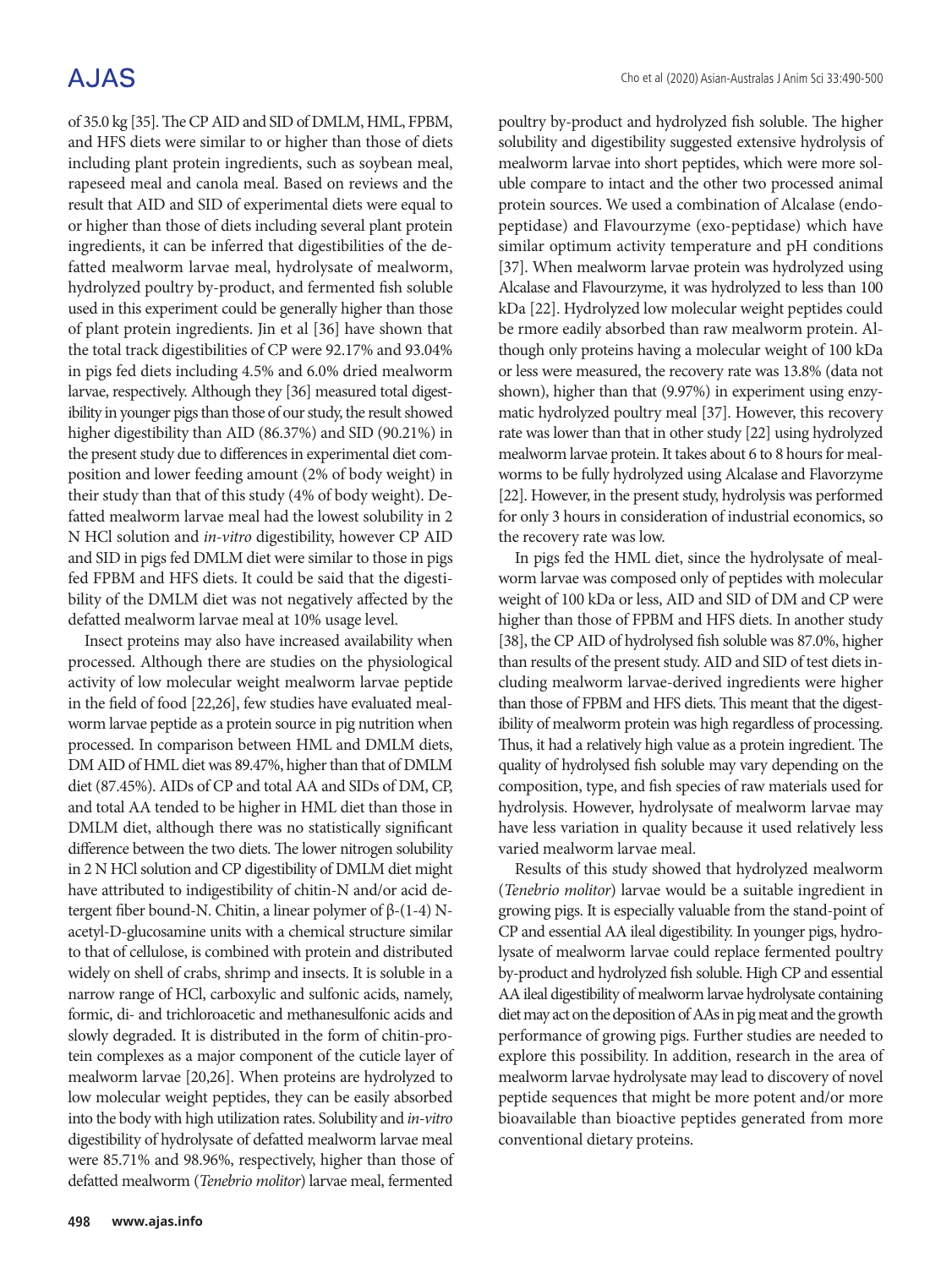# **CONCLUSION**

In conclusion, dietary supplementation of mealworm larvae hydrolysate had higher digestibility in DM, CP, Lys, Met, and Thr compared to dietary supplementation with fermented poultry by-product and hydrolyzed fish soluble. The nitrogen soulubility and *in-vitro* CP digestibility of mealworm larvae hydrolysate were also high. Thus, mealworm larvae hydrolysate can be a potentially attractive alternative protein-rich feed ingredient in growing pigs.

## **CONFLICT OF INTEREST**

We certify that there is no conflict of interest with any financial organization regarding the material discussed in the manuscript. Cho KH, Yoo JS are employees of Daehan feed Co., Ltd., and Kwon GT is an employee of Berry & Biofood Research Institute.

# **ACKNOWLEDGMENTS**

This work was supported by Korea Institute of Planning and Evaluation for Technology in Food, Agriculture, Forestry and Fisheries (IPET) through Technology Commercialization Support Program funded by Ministry of Agriculture, Food and Rural Affairs (MAFRA) (Project No.:817025-03).

## **REFERENCES**

- 1. Yoo JS, Cho KH, Hong JS, et al. Nutrient ileal digestibility evaluation of dried mealworm (*Tenebrio molitor*) larvae compared to three animal protein by-products in growing pigs. Asian-Australas J Anim Sci 2019;32:387-94. https://doi.org/ 10.5713/ajas.18.0647
- 2. Laura G, Ilaria B, Sihem D, Achille S, Francesco G. Animals fed insect-based diets: State-of-the-Art on digestibility, performance and product quality. Animals 2019;9:170. https:// doi.org/10.3390/ani9040170
- 3. Makkar HPS, Tran G, Heuze V, Ankers P. State-of-the-art on use of insects as animal feed. Anim Feed Sci Technol 2014; 197:1-33. https://doi.org/10.1016/j.anifeedsci.2014.07.008
- 4. Berg J, Wendin K, Langton M, Josell A, Davidsson F. State of the Art Report: Insects as food and feed. Ann Exp Biol 2017; 5:37-46.
- 5. Stamer A. Insect proteins-a new source for animal feed: The use of insect larvae to recycle food waste in high-quality protein for livestock and aquaculture feeds is held back largely owing to regulatory hurdles. EMBO Rep 2015;16:676-80. https://doi.org/10.15252/embr.201540528
- 6. Ravzanaadii N, Kim SH, Choi WH, Hong JS, Kim NJ. Nutritional value of mealworm, *Tenebrio molitor* as food source. Int J Indust Entomol 2012;25:93-8. https://doi.org/10.7852/

ijie.2012.25.1.093

- 7.Jin XH, Heo PS, Hong JS, et al. Supplementation of dried mealworm (*Tenebrio molitor* larva) on growth performance, nutrient digestibility and blood profiles in weaning pigs. Asian-Australas J Anim Sci 2016;29:979-86. https://doi.org/10.5713/ajas.15. 0535
- 8.Ji YJ, Liu NH, Kong XF, et al. Use of insect powder as a source of dietary protein in early-weaned piglets. J Anim Sci 2016; 94(Suppl 3):111-6. https://doi.org/10.2527/jas.2015-9555
- 9. Lee HJ, Choi IH, Kim DH, et al. Influence of fermented fish meal supplementation on growth performance, blood metabolites, and fecal microflora of weaning pigs. R Bras Zootec 2017;46:433-7. http://dx.doi.org/10.1590/s1806-92902017000 500010
- 10.Sulabo RC, Mathai JK, Usry JL, et al. Nutritional value of dried fermentation biomass, hydrolyzed porcine intestinal mucosa products, and fish meal fed to weanling pigs. J Anim Sci 2013; 91:2802-11. https://doi.org/10.2527/jas.2012-5327
- 11.Cho JH, Kim IH. Effects of fermented fish meal on N balance and apparent total tract and ileal amino acid digestibility in weanling pigs. J Anim Vet Adv 2011;10:1455-9. https://doi. org/10.3923/javaa.2011.1455.1459
- 12.Stein HH, Shipley CF, Easter RA. Technical note: a technique for inserting a T-cannula into the distal ileum of pregnant sows. J Anim Sci 1998;76:1433-6. https://doi.org/10.2527/1998. 7651433x
- 13.Chobert JM, Sitohy MZ, Whitaker JR. Solubility and emulsifying properties of caseins modified enzymatically by Staphylococcus aureus V8 Protease. J Agric Food Chem 1988;36:220- 4. https://doi.org/10.1021/jf00079a055
- 14.Cho JH, Kim IH. Evaluation of the apparent ileal digestibility (AID) of protein and amino acids in nursery diets by *in vitro* and *in vivo* methods. Asian-Australas J Anim Sci 2011;24: 1007-10.
- 15.NRC. Nutrient requirements of swine (10th Ed.). Washington, DC, USA: National Academy Press; 1998.
- 16.NRC. Nutrient requirements of swine (11th Ed.). Washington, DC, USA: National Academy Press; 2012.
- 17.Stein HH, Aref S, Easter RA. Comparative protein and amino acid digestibilities in growing pigs and sows. J Anim Sci 1999; 77:1169-79. https://doi.org/10.2527/1999.7751169x
- 18.Stein HH, Kim SW, Nielsen TT, Easter RA. Standardized ileal protein and amino acid digestibility by growing pigs and sows. J Anim Sci 2001;79:2113-22. https://doi.org/10.2527/2001. 7982113x
- 19.van Huis A. Potential of insects as food and feed in assuring food security. Annu Rev Entomol 2013;58:563-83. https://doi. org/10.1146/annurev-ento-120811-153704
- 20.Kar SK, Jansman AJM, Boeren S, Kruijt L, Smits MA. Protein, peptide, amino acid composition, and potential functional properties of existing and novel dietary protein sources for monogastrics. J Anim Sci 2016;94(Suppl 3):30-9. https://doi.